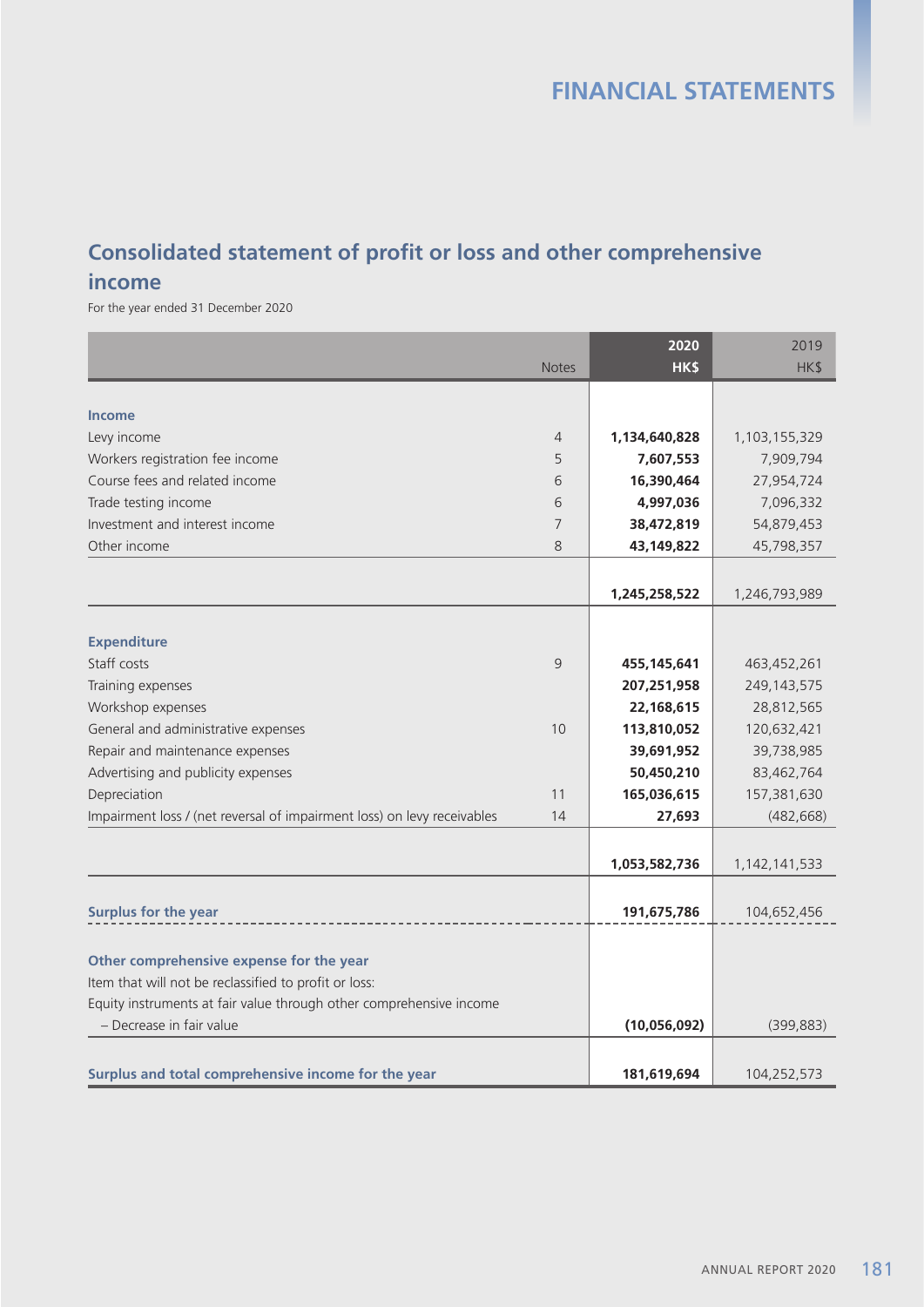## **Consolidated statement of financial position**

At 31 December 2020

|                                                                     |              | 2020          | 2019          |
|---------------------------------------------------------------------|--------------|---------------|---------------|
|                                                                     | <b>Notes</b> | <b>HKS</b>    | HK\$          |
|                                                                     |              |               |               |
| <b>Non-current assets</b>                                           |              |               |               |
| Property, plant and equipment                                       | 11           | 828,473,382   | 935,222,611   |
| Construction in progress                                            | 11           | 374,767,707   | 20,343,901    |
| Debt instruments at amortised cost                                  | 12           | 59,122,814    |               |
| Equity instruments at fair value through other comprehensive income | 13           | 11,238,314    | 37,467,957    |
|                                                                     |              |               |               |
|                                                                     |              | 1,273,602,217 | 993,034,469   |
| <b>Current assets</b>                                               |              |               |               |
| Debt instruments at amortised cost                                  | 12           |               | 70,054,642    |
| Levy receivables                                                    | 14           | 67,857,638    | 88,573,393    |
| Deposits, prepayments and other receivables                         | 15           | 54,270,863    | 52,761,778    |
| Cash and bank balances                                              | 16           | 2,964,127,027 | 3,092,327,878 |
|                                                                     |              |               |               |
|                                                                     |              | 3,086,255,528 | 3,303,717,691 |
|                                                                     |              |               |               |
| <b>Current liabilities</b>                                          |              |               |               |
| Accounts and other payables and accruals                            | 17           | 241,279,542   | 254,289,839   |
| Construction Innovation and Technology Fund                         | 18           | 920,193,391   | 1,003,913,440 |
| Lease liabilities                                                   | 19           | 10,154,381    | 13,843,600    |
| Contract liabilities                                                | 20           | 11,782,751    | 13,349,447    |
|                                                                     |              |               |               |
|                                                                     |              | 1,183,410,065 | 1,285,396,326 |
|                                                                     |              |               |               |
| <b>Net current assets</b>                                           |              | 1,902,845,463 | 2,018,321,365 |
|                                                                     |              |               |               |
| <b>Total assets less current liabilities</b>                        |              | 3,176,447,680 | 3,011,355,834 |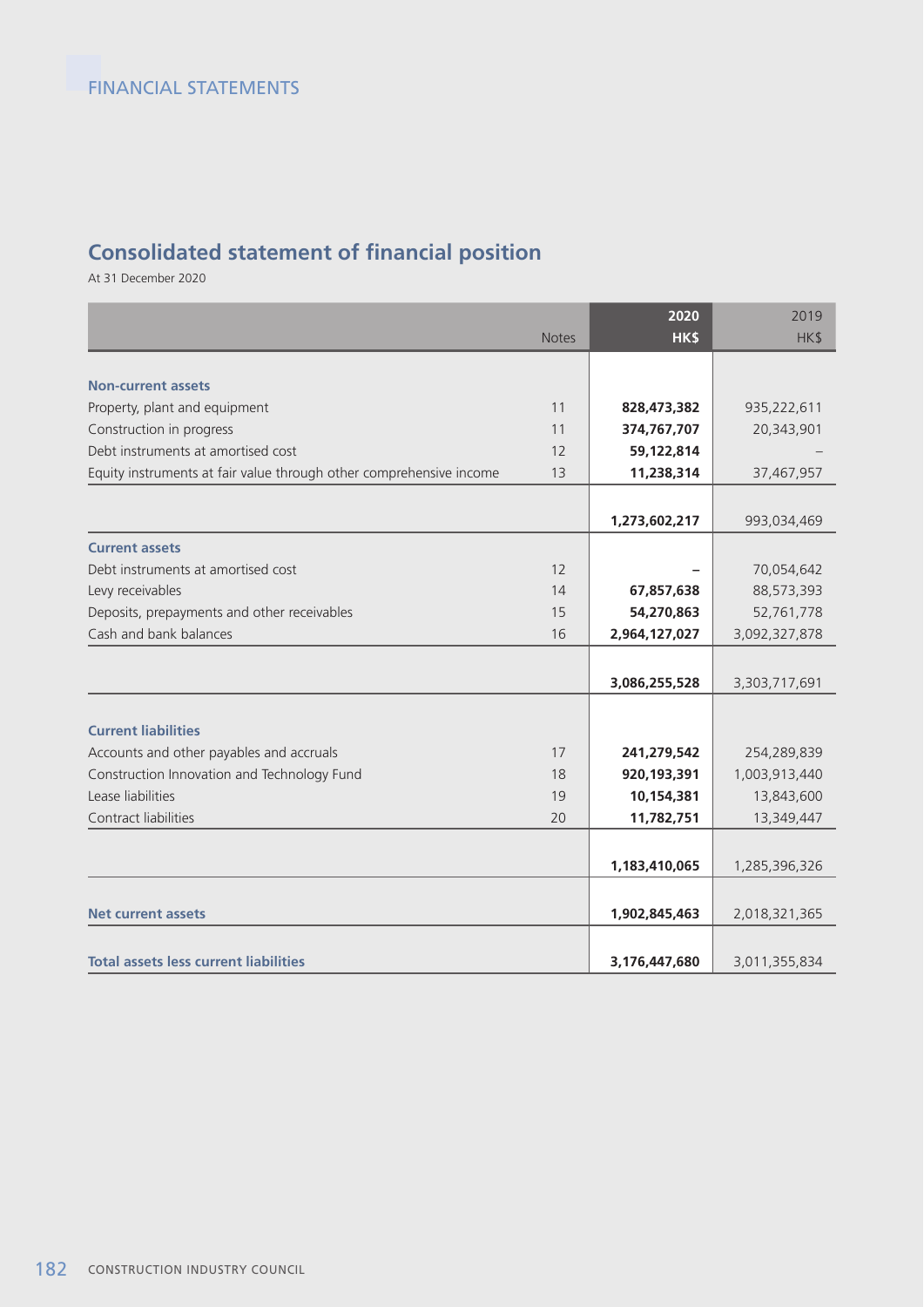# **Consolidated statement of financial position (continued)**

At 31 December 2020

|                                |              | 2020          | 2019          |
|--------------------------------|--------------|---------------|---------------|
|                                | <b>Notes</b> | HK\$          | HK\$          |
|                                |              |               |               |
| <b>Non-current liabilities</b> |              |               |               |
| Lease liabilities              | 19           | 4,580,390     | 14,734,771    |
| Contract liabilities           | 20           | 10,191,615    | 16,565,082    |
|                                |              |               |               |
|                                |              | 14,772,005    | 31,299,853    |
|                                |              |               |               |
| <b>Net assets</b>              |              | 3,161,675,675 | 2,980,055,981 |
|                                |              |               |               |
| Represented by:                |              |               |               |
|                                |              |               |               |
| Accumulated fund               |              | 2,766,295,640 | 2,586,969,204 |
| General reserve                |              | 389,353,310   | 389, 353, 310 |
| Investment revaluation reserve |              | 6,026,725     | 3,733,467     |
|                                |              |               |               |
| <b>Total fund and reserves</b> |              | 3,161,675,675 | 2,980,055,981 |

The consolidated financial statements on pages 181 to 215 were approved and authorised for issue by the Council members of Construction Industry Council on 28 April 2021 and were signed on their behalf by:

**CHAN Ka-kui WONG Hin-wing, Simon** *Chairman Council member*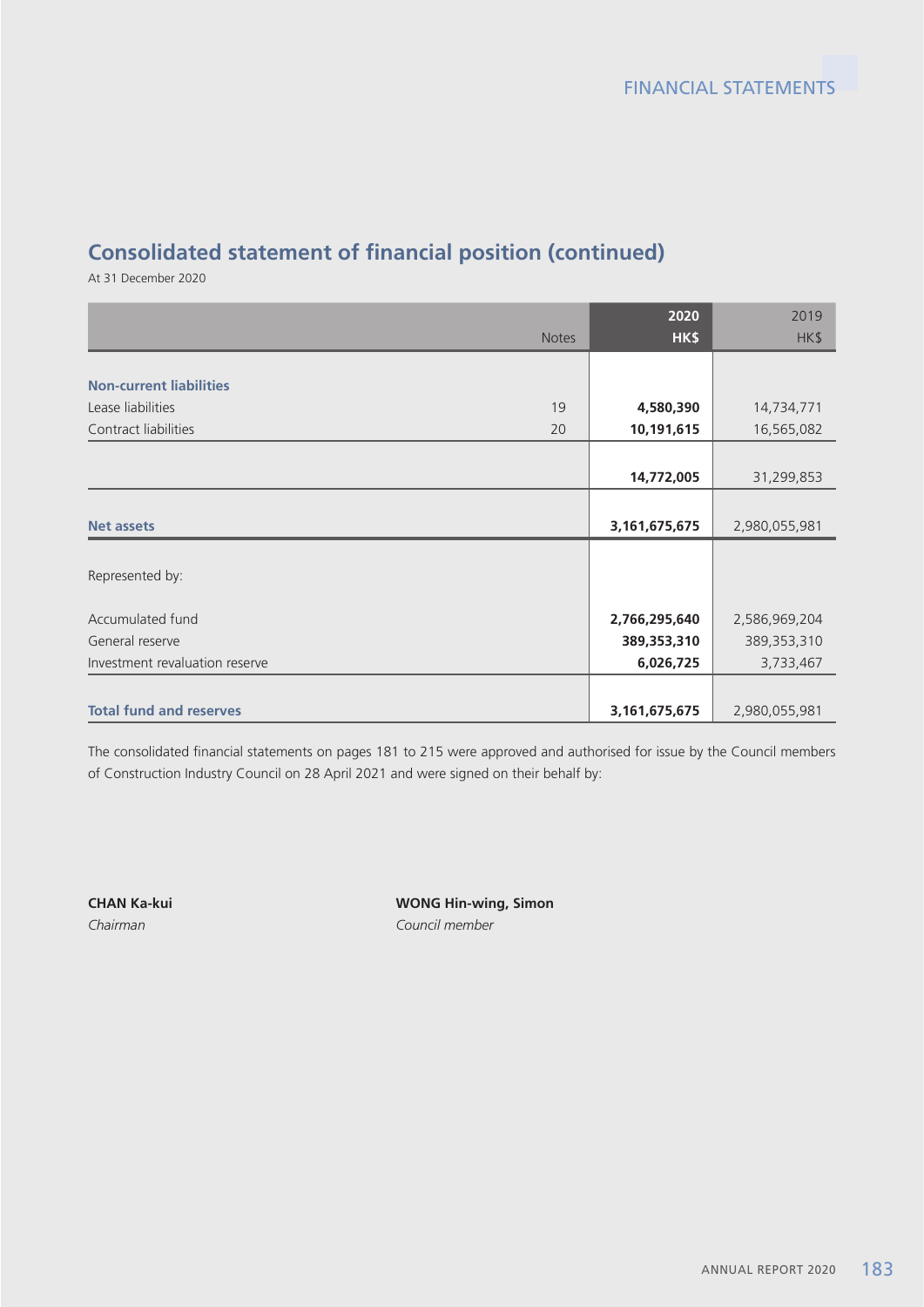#### **Consolidated statement of changes in fund and reserves**

For the year ended 31 December 2020

|                                                | <b>Accumulated</b><br>fund<br>HK\$ | <b>General</b><br>reserve<br>HK\$<br>(Note a) | <b>Investment</b><br>revaluation<br>reserve<br>HK\$<br>(Note b) | <b>Total</b><br>HK\$ |
|------------------------------------------------|------------------------------------|-----------------------------------------------|-----------------------------------------------------------------|----------------------|
|                                                |                                    |                                               |                                                                 |                      |
| At 1 January 2019                              | 2,482,316,748                      | 389,353,310                                   | 4,133,350                                                       | 2,875,803,408        |
| Surplus for the year                           | 104,652,456                        |                                               |                                                                 | 104,652,456          |
| Other comprehensive expense for the year       |                                    |                                               | (399, 883)                                                      | (399, 883)           |
|                                                |                                    |                                               |                                                                 |                      |
| At 31 December 2019                            | 2,586,969,204                      | 389, 353, 310                                 | 3,733,467                                                       | 2,980,055,981        |
| Surplus for the year                           | 191,675,786                        |                                               |                                                                 | 191,675,786          |
| Other comprehensive expense for the year       |                                    | $\qquad \qquad -$                             | (10,056,092)                                                    | (10,056,092)         |
| Reclassification adjustment upon disposal of   |                                    |                                               |                                                                 |                      |
| equity instruments at fair value through other |                                    |                                               |                                                                 |                      |
| comprehensive income                           | (12, 349, 350)                     |                                               | 12,349,350                                                      |                      |
|                                                |                                    |                                               |                                                                 |                      |
| At 31 December 2020                            | 2,766,295,640                      | 389,353,310                                   | 6,026,725                                                       | 3,161,675,675        |

Notes:

- (a) The general reserve has been set up to record the statutory transfer of net assets from Construction Industry Training Authority on 1 January 2008 and Construction Workers Registration Authority on 1 January 2013. The general reserve was created for employing the reserve in the operations of the Council or by investing the reserve in such manner as the Council members think fit. The Council members may apply the general reserve for any other special purpose.
- (b) The investment revaluation reserve comprises the cumulative net change in the fair value of equity investments at fair value through other comprehensive income held at the end of the reporting period and is dealt with in accordance with the accounting policy in Note 3.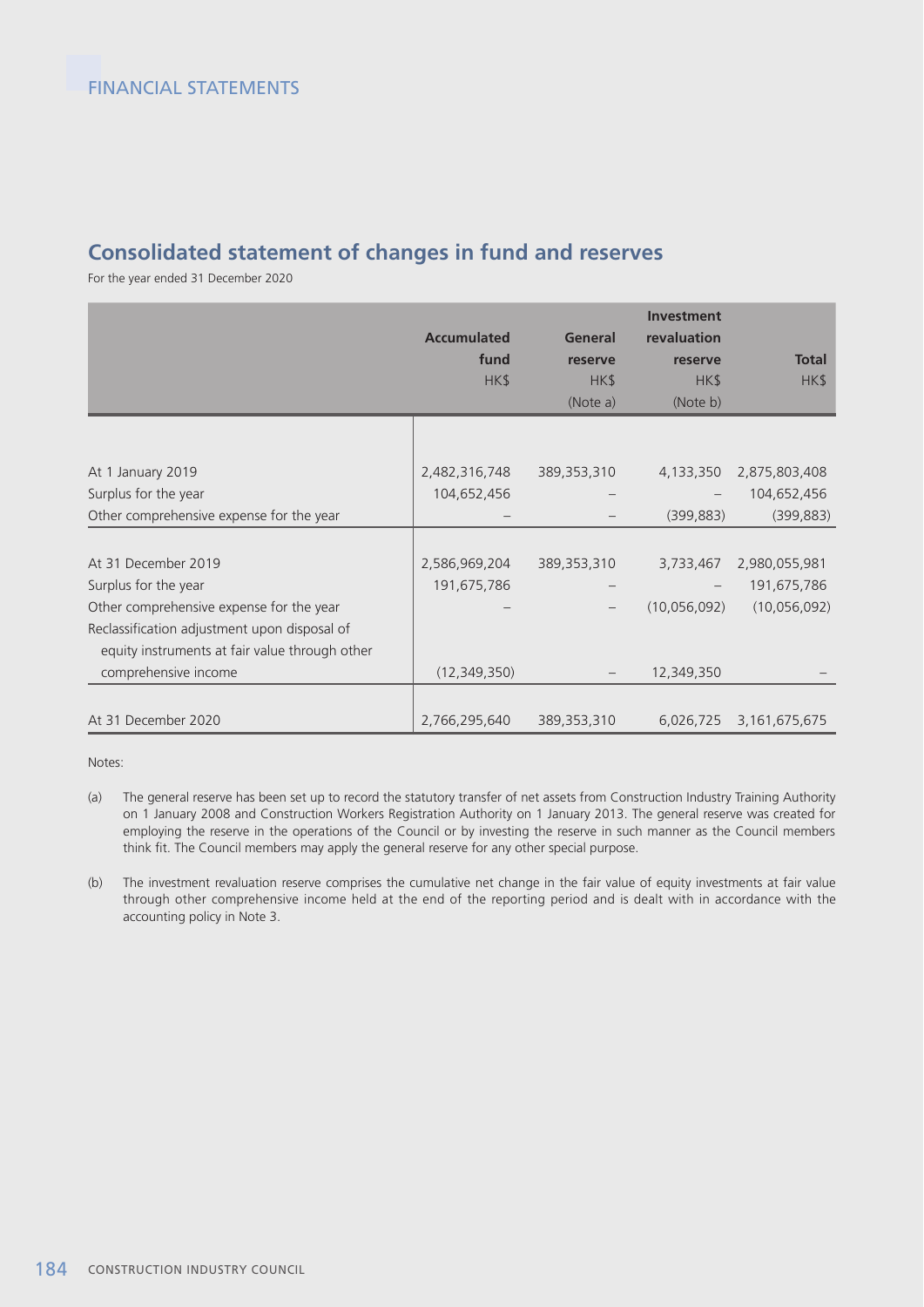#### **Consolidated statement of cash flows**

For the year ended 31 December 2020

|                                                                     | 2020           | 2019           |
|---------------------------------------------------------------------|----------------|----------------|
|                                                                     | HK\$           | HK\$           |
|                                                                     |                |                |
| <b>Operating activities</b>                                         |                |                |
|                                                                     |                |                |
| Surplus for the year                                                | 191,675,786    | 104,652,456    |
| Adjustments for:                                                    |                |                |
| Impairment loss / (reversal of impairment loss) on levy receivables | 27,693         | (482, 668)     |
| Interest expense on lease liabilities                               | 488,254        | 654,238        |
| Depreciation                                                        | 165,036,615    | 157,381,630    |
| Investment and interest income                                      | (38, 472, 819) | (54, 879, 453) |
| Loss on disposal of property, plant and equipment                   | 2,871,581      | 3,464,315      |
|                                                                     |                |                |
| Operating cash flow before movements in working capital             | 321,627,110    | 210,790,518    |
|                                                                     |                |                |
| Decrease / (increase) in levy receivables                           | 20,688,062     | (10, 373, 242) |
| Increase in deposits, prepayments and other receivables             | (10,084,740)   | (5,497,810)    |
| Increase in accounts and other payables and accruals                | 3,720,365      | 13,385,166     |
| Decrease in contract liabilities                                    | (7,940,163)    | (212, 140)     |
|                                                                     |                |                |
| <b>Net cash from operating activities</b>                           | 328,010,634    | 208,092,492    |